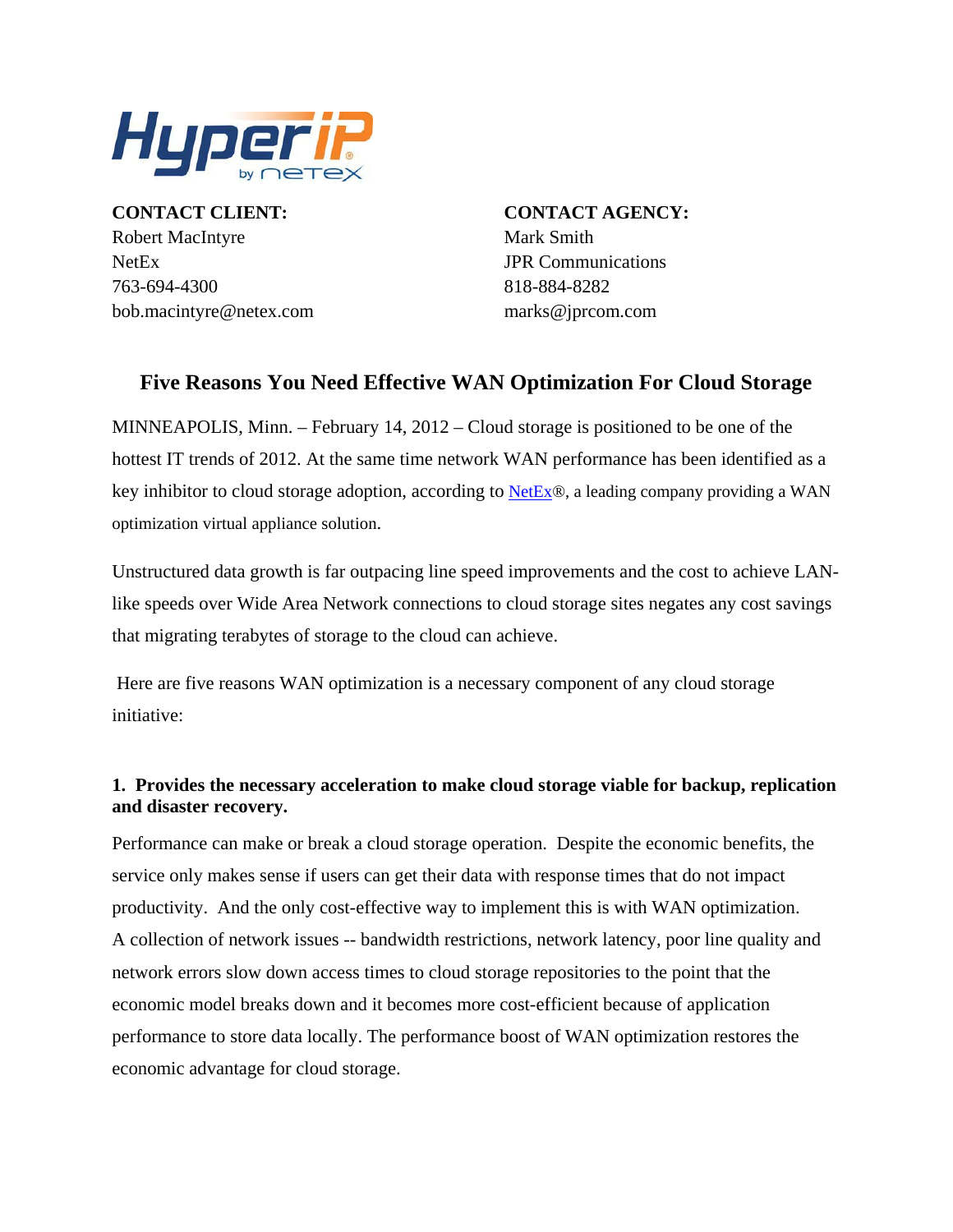#### **2 . Virtual WAN optimizers are an ideal fit for cloud infrastructure.**

Data center-to data center backup and replication is giving way to data center to cloud data movement. One of the hallmarks of cloud storage repositories is a highly-virtualized infrastructure. Virtualization of servers and storage provides the agility to accommoda te rapidly changing workloads and to quickly spin up new virtual servers and virtual WAN optimization appliances to handle dynamic migration, replication and DR operations. Instead of requiring expensive proprietary hardware platforms with associated support and spare parts costs, WAN optimization virtual appliances can quickly and simply be deployed on a cloud provider's standardized commodity hardware, allowing the WAN optimization appliance to be immed iately provisioned at the cloud location.

#### **3 . Performance Scalability.**

Closely tied to the flexibility pr ovided by a virtualized infrastructure is the ability of a WAN optimizer to provide scalable performance across a range of dynamic workload and data recovery requirements. For cloud storage to be effective the data has to be at the right place at the right time. This can be a costly exercise for Managed Service Providers who fail to meet Service Level Agreements because of data delivery shortfalls. Companies need to look for WAN optimizers that can scale performance to 1 Gbps or more without requiring the rip and replace upgrades and installation of a new physical appliance at each end of a WAN connection.) This is another area where virtual WAN optimization appliances carry a clear advantage.

#### **4 . Application Support.**

Cloud storage is increasin gly used as a disaster recovery site so it is essential that a cloud-centric WAN optimizer provide broad support for the leading DR, backup/recovery and replication applications. When deploying WAN optimization for cloud storage it isn't enough to simply optimize the line between a data center and the cloud but to enable application optimization w ith support for applications such as EMC SRDF and Data Domain Replication, VMware vMotion and Storage vMotion, Symantec NetBackup, Replication Exec, Volume Replicator, IBM Tivoli Storage Manager, Veeam Backup & Replication and more.

#### **5. Optimizes the economic benefits cloud storage.**